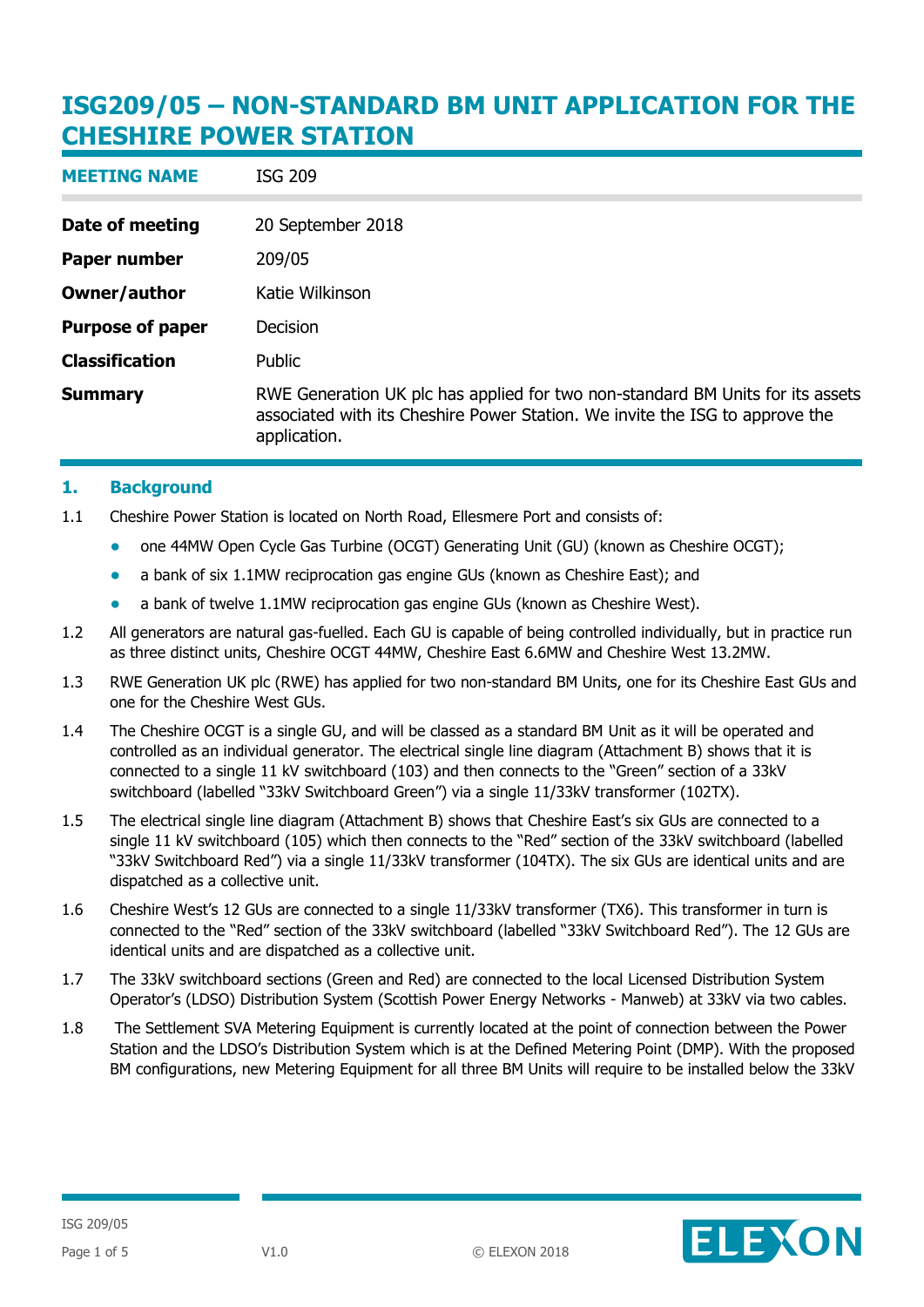switchboard (as marked in the Attachment B) prior to formal registration in CVA<sup>1</sup>. A Metering Dispensation will be required for the CVA Metering Equipment which is due to be submitted to ELEXON in September 2018. RWE plans for the Metering Dispensation application to be presented to the ISG for approval in October 2018.

#### **2. Non-standard BM Unit application**

- 2.1 In accordance with Section K3.1.5 and 3.1.6, RWE is seeking the ISG's approval to register two non-standard BM Units, one for its Cheshire East GUs and one for the Cheshire West GUs.
- 2.2 In accordance with the conditions of BSC Section K3.1.2 and the standard configurations described in K3.1.4, the standard BM Unit configuration for this site would be to register each GU as a separate BM Unit.
- 2.3 Where the configuration of Plant and Apparatus does not fall into a category of standard BM Unit configuration set out in BSC Section K3.1.4 (and summarised in Appendix 1 – BM Unit Configurations) or where the responsible Party considers a different configuration would satisfy the requirements of paragraph K3.1.2, the ISG, under authority delegated from the BSC Panel, must determine the outcome for an application for a non-standard BM Unit configuration (in accordance with Section K3.1.6).
- 2.4 RWE wants to register all six GUs and the associated plant auxiliary supplies for Cheshire East within a single BM Unit, and all 12 GUs and the associated plant auxiliary supplies for Cheshire West within another single BM Unit. As this would not satisfy the requirements for a standard BM Unit, RWE is seeking approval for two non-standard BM Units in accordance with Section K3.1.6.
- 2.5 RWE believes that, should a BM Unit be required for each GU, this will be troublesome for the Transmission Company (TC), reduce system efficiency, cause unreasonable and unnecessary costs to RWE, and be an administrative burden for all parties involved. Two single BM Units would be a more useful service to the TC when being used in the Balancing Mechanism (who would otherwise have to issue instructions to 18 different BM Units).
- 2.6 RWE has stated that there are recurring costs associated with maintaining CVA BM Units and the associated CVA Metering Systems; these would be much higher than otherwise necessary, if each GU was registered individually, with no identifiable benefit. In line with Section D Annex-3 3.1 (b) and (c), assuming 18 BM Units (and two MSIDs<sup>2</sup>) were required, RWE would be incurring an annual charge of £24,000<sup>3</sup> as opposed to £4,800, if only two BM Units (and two MSIDs) were registered.
- 2.7 If 18 BM Units were required, there would need to be 18 separate Metering Systems, located on each GU circuit, to measure the individual BM Unit flows. It would be extremely costly to install Metering Equipment and the associated metering class CTs and VTs for separate Metering Systems for each individual GU (estimate is  $\sim$ £285,000).
- 2.8 Under Section K, paragraph 3.1.2(a), responsibility must lie with one Party. RWE has confirmed that it will be the Lead Party of these BM Units.
- 2.9 Under Section K, paragraph 3.1.2(b), a BM Unit must be controlled independently of any other. RWE has confirmed that the each of the BM Units will be controlled independently of any other.

ELEXON

-

<sup>&</sup>lt;sup>1</sup> The SVA Metering Equipment will be deregistered and the new CVA Metering Equipment registered via the BSCP68 'Transfer of registration of Metering Systems between CMRS and SMRS' process.

<sup>&</sup>lt;sup>2</sup> Where different Line Loss Factors are required for the Import and Export Metering System by the LDSO, limitations in the Central Data

Collection Agent's (CDCA) system mean two Metering System Identifiers are required.

 $3$  (18 BMUs x 12 months x £100 (£21600) + 2 MSIDs x 12 months x £50 (£2400))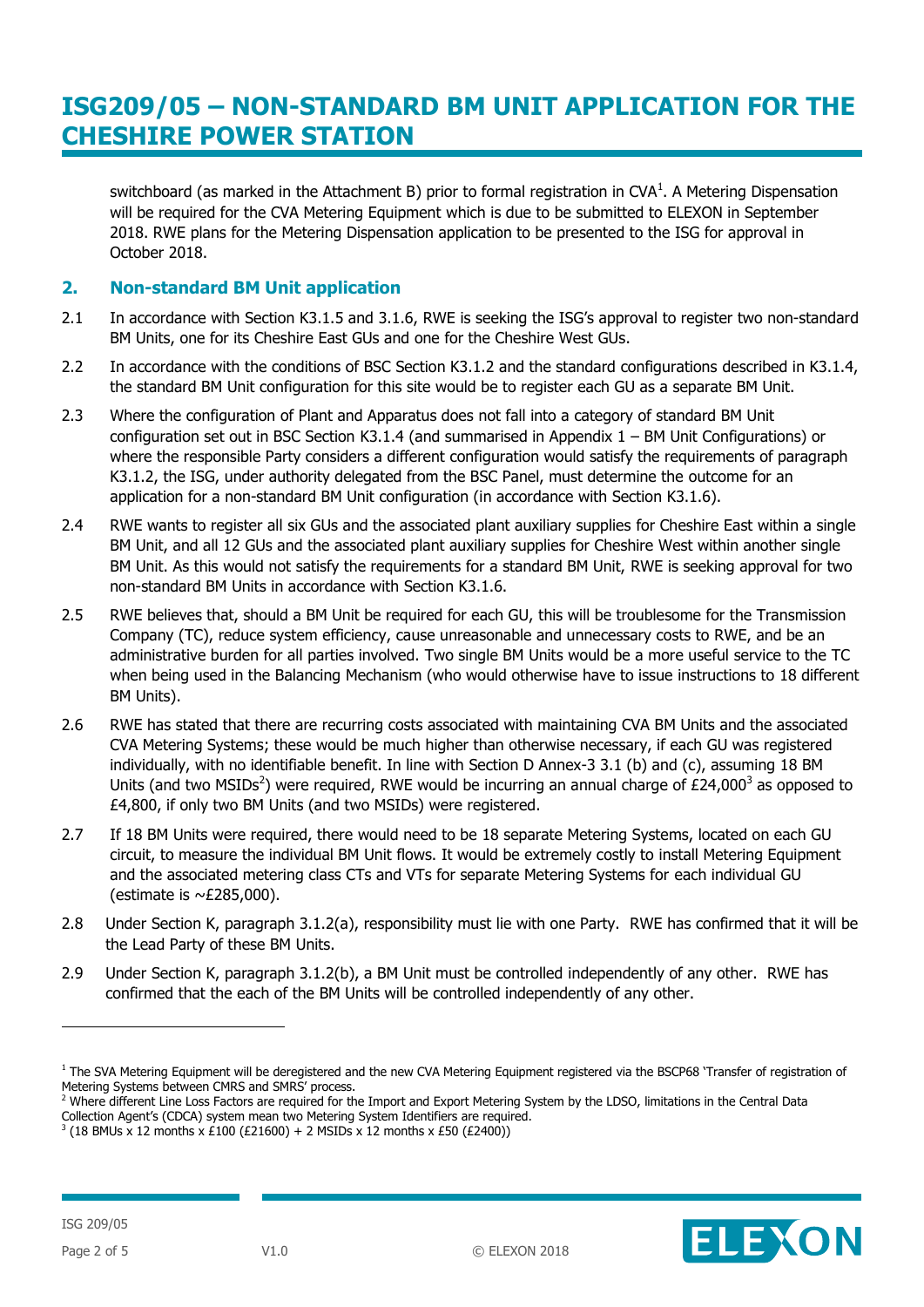- 2.10 Under Section K, paragraph 3.1.2(c), a BM Unit must have Metering Equipment which is installed pursuant to Section L and conforming to the appropriate Code of Practice (CoP). RWE has confirmed that CoP2 Metering Equipment will be installed for the Cheshire OCGT GU, CoP2 Metering Equipment for the Cheshire East GUs, and CoP1 Metering Equipment for the Cheshire West GUs, but a Metering Dispensation will be required for the Actual Metering Points not being at the Defined Metering Points (points of connection to the LDSO's Distribution System).
- 2.11 Under Section K, paragraph 3.1.2(d) the BM Unit shall not comprise Plant and Apparatus whose Imports and Exports are measured by both CVA Metering System(s) and SVA Metering System(s). RWE has confirmed that each BM Unit will only be measured by CVA Metering System(s).
- 2.12 Under Section K, paragraph 3.1.2(e) a BM Unit must be the smallest aggregation of Plant and/or Apparatus that satisfies paragraphs K3.1.2 (a), (b) and (c). Although in theory each GU can be individually controlled and therefore would be the smallest aggregation of Plant and Apparatus to satisfy paragraph K3.1.2 (a), (b) and (c), in practise there is only one control system for each of the Cheshire East and Cheshire West BM Units.

#### **3. Transmission Company and ELEXON comments**

- 3.1 The Transmission Company has reviewed the non-standard BM Unit application and has no issues with, or objections to, it.
- 3.2 ELEXON recommends that the ISG agree this application on the basis that:
	- the responsibility for the flows of electricity associated with each BM Unit lie with one Party (Section K 3.1.2 (a));
	- even though the GUs within the BM Unit are capable of being independently controlled, RWE has confirmed that they will operate the Cheshire East GUs and Cheshire West GUs each as single units and each set of GUs will work as one, and that the Plant and Apparatus associated with each Power Station is capable of independent control from any other Plant and Apparatus (Section K3.1.2(b));
	- all volumes flowing from and to the BM Units will be captured by Metering Equipment to the relevant Code of Practice and these volumes will be determined separately from volumes to and from other BM Units (Section K 3.1.2 (c));
	- the BM Unit does not comprise Central Volume Allocation (CVA) and Supplier Volume Allocation (SVA) Metering Systems that measure the same Imports or Exports (Section K 3.1.2 (d)); and
	- Although the BM Unit would not be the smallest aggregation of Plant and Apparatus that satisfies K3.1.2 (a)-(c) it would be inefficient and unnecessary to register 18 BM Units for the 18 GUs (Section K3.1.2(e)).

### **4. Recommendations**

- 4.1 We invite you to:
	- a) **APPROVE** the two non-standard BM Units for the Cheshire East and Cheshire West Generating Units.

### **Appendices**

Appendix  $1 - BM$  Unit Configurations

ISG 209/05

ELEXON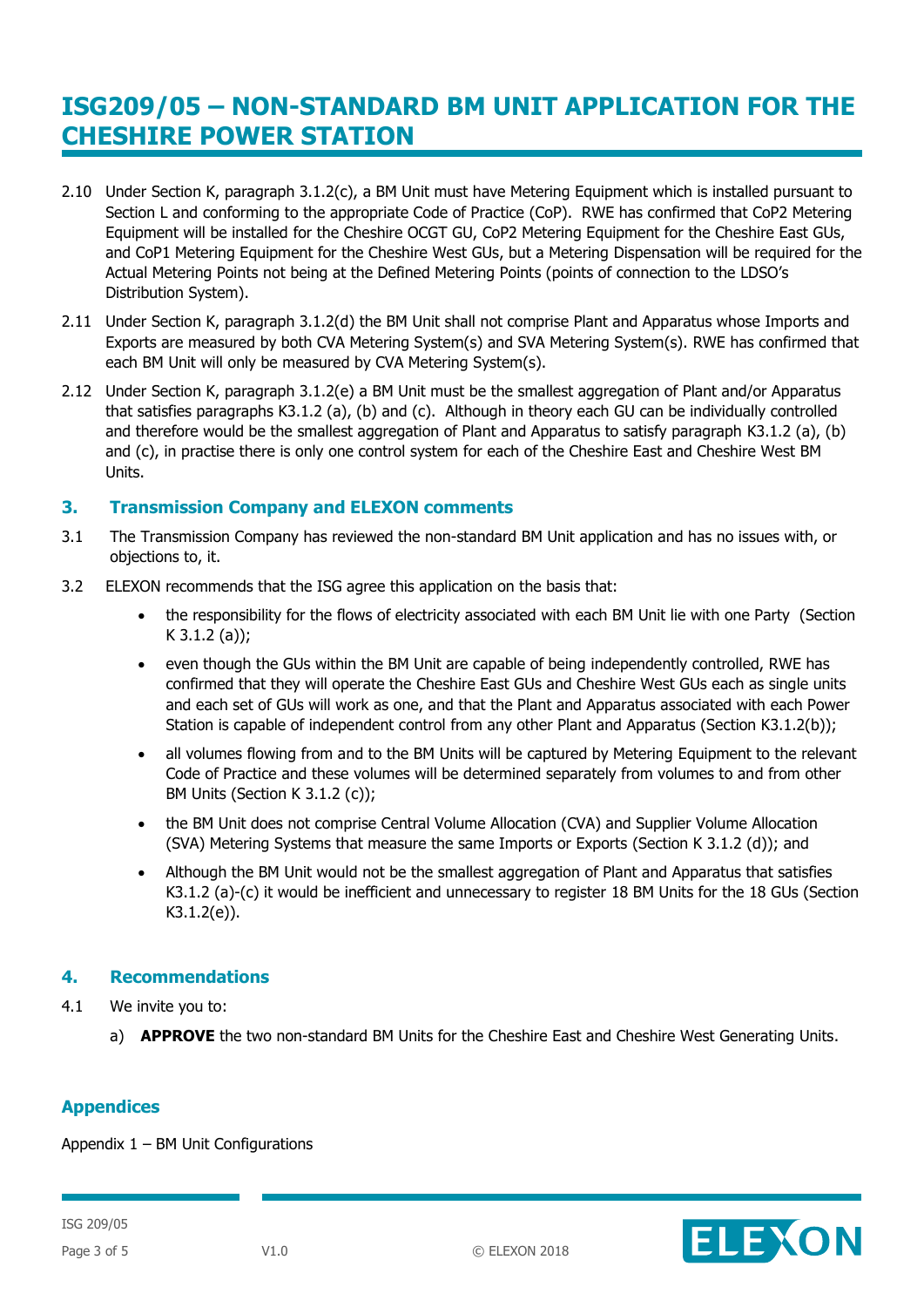### **Attachments**

Attachment A – Cheshire PS Non Standard BM Unit Application form BSCP15/4.13 Attachment B (CONFIDENTIAL) – Cheshire PS LV Single Line Diagram

#### **For more information, please contact:**

Katie Wilkinson, Settlement Analyst Katie.wilkinson@elexon.co.uk 020 7380 4276



ISG 209/05